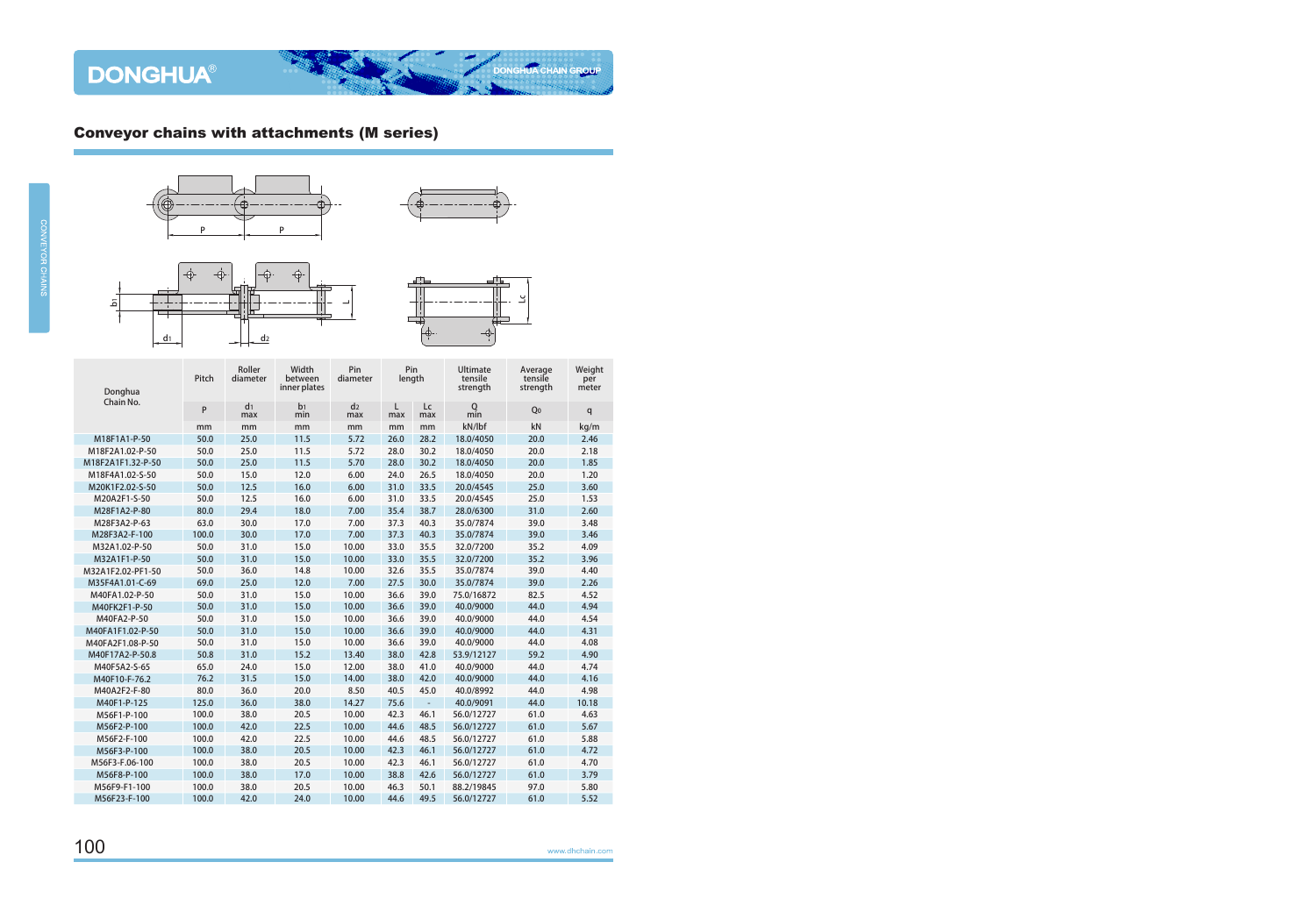L ⋧

 $\mathord{\vdash}$ 

### Conveyor chains with attachments (M series)







 $\overline{\varphi}$ 

 $\bigoplus$ 

 $\overline{\varphi}$ 

| Donghua<br>Chain No. | P     | L           | G    | F     | W     | h <sub>4</sub> | h <sub>2</sub> | d4   | t/T       | d <sub>5</sub>           |
|----------------------|-------|-------------|------|-------|-------|----------------|----------------|------|-----------|--------------------------|
|                      | mm    | mm          | mm   | mm    | mm    | mm             | mm             | mm   | mm        | mm                       |
| M18F1A1-P-50         | 50.0  | Δ           | 46.0 | 44.0  | 72.0  | 24.0           | 18.0           | 6.5  | 2.50      |                          |
| M18F2A1.02-P-50      | 50.0  | $\triangle$ | 41.0 | 48.0  | 68.0  | 25.0           | 15.0           | 6.5  | 3.00      |                          |
| M18F2A1F1.32-P-50    | 50.0  | $\triangle$ | 42.0 | 44.6  | 64.6  | 22.5           | 15.0           | 6.0  | 3.00      | $\overline{a}$           |
| M18F4A1.02-S-50      | 50.0  | $\triangle$ | 30.0 | 50.0  | 83.0  | 20.0           | 15.0           | 8.0  | 2.03      |                          |
| M20K1F2.02-S-50      | 50.0  | $\triangle$ | 20.0 | 54.0  | 75.0  | 16.0           | 18.0           | 6.6  | 2.50      | $\overline{a}$           |
| M20A2F1-S-50         | 50.0  | 20.0        | 35.0 | 52.0  | 80.0  | 13.0           | 18.0           | 8.1  | 2.50      |                          |
| M28F1A2-P-80         | 80.0  | 25.0        | 45.8 | 66.0  | 91.6  | 11.8           | 20.5           | 8.8  | 3.25      |                          |
| M28F3A2-P-63         | 63.0  | 20.0        | 50.0 | 64.0  | 92.0  | 20.0           | 20.0           | 9.0  | 4.00      |                          |
| M28F3A2-F-100        | 100.0 | 40.0        | 76.0 | 64.0  | 100.0 | 20.0           | 20.0           | 9.0  | 4.00      | 40.0                     |
| M32A1.02-P-50        | 50.0  | $\triangle$ | 60.0 | 62.0  | 97.0  | 35.0           | 23.0           | 10.0 | 3.00      |                          |
| M32A1F1-P-50         | 50.0  | $\triangle$ | 30.0 | 62.0  | 92.0  | 28.0           | 23.0           | 10.0 | 3.00      | $\overline{a}$           |
| M32A1F2.02-PF1-50    | 50.0  | $\triangle$ | 60.0 | 62.0  | 97.0  | 16.5           | 23.0           | 10.0 | 3.00      | $\overline{\phantom{0}}$ |
| M35F4A1.01-C-69      | 69.0  | $\triangle$ | 60.0 | 50.0  | 74.0  | 25.5           | 19.0           | 7.0  | 2.50      | $\overline{a}$           |
| M40FA1.02-P-50       | 50.0  | $\triangle$ | 60.0 | 70.0  | 98.0  | 17.5           | 25.0           | 10.0 | 4.00      | $\overline{\phantom{0}}$ |
| M40FK2F1-P-50        | 50.0  | 30.0        | 60.0 | 67.5  | 100.0 | 17.0           | 25.0           | 9.0  | 4.00      | $\overline{\phantom{0}}$ |
| M40FA2-P-50          | 50.0  | 30.0        | 45.0 | 93.0  | 136.0 | 14.5           | 25.0           | 6.5  | 4.00      | $\overline{a}$           |
| M40FA1F1.02-P-50     | 50.0  | $\triangle$ | 35.0 | 54.0  | 104.0 | 20.5           | 25.0           | 10.5 | 4.00      | $\overline{\phantom{0}}$ |
| M40FA2F1.08-P-50     | 50.0  | 25.0        | 45.0 | 90.0  | 122.0 | 22.0           | 25.0           | 8.5  | 4.00      | $\overline{\phantom{0}}$ |
| M40F17A2-P-50.8      | 50.8  | 30.0        | 55.0 | 66.0  | 92.0  | 18.0           | 25.0           | 10.2 | 5.00/4.00 | $\overline{\phantom{0}}$ |
| M40F5A2-S-65         | 65.0  | 25.0        | 45.0 | 90.0  | 122.0 | 24.5           | 30.0           | 8.5  | 4.00      | $\overline{a}$           |
| M40F10-F-76.2        | 76.2  | 22.2        | 38.3 | 76.2  | 106.5 | 19.0           | 26.0           | 9.4  | 4.00      | 40.0                     |
| M40A2F2-F-80         | 80.0  | 20.0        | 50.0 | 70.0  | 112.0 | 35.0           | 25.0           | 9.0  | 3.50      | 45.0                     |
| M40F1-P-125          | 125.0 | 50.0        | 90.0 | 100.0 | 140.0 | 36.0           | 50.0           | 13.0 | 6.00      | $\overline{\phantom{a}}$ |
| M56F1-P-100          | 100.0 | 40.0        | 70.0 | 67.5  | 96.6  | 35.0           | 25.0           | 9.0  | 4.00      | $\overline{\phantom{0}}$ |
| M56F2-P-100          | 100.0 | 29.7        | 50.0 | 124.0 | 148.0 | 21.5           | 32.0           | 7.0  | 4.00      | $\overline{a}$           |
| M56F2-F-100          | 100.0 | 29.7        | 50.0 | 124.0 | 148.0 | 21.5           | 32.0           | 7.0  | 4.00      | 50.0                     |
| M56F3-P-100          | 100.0 | 50.0        | 70.0 | 71.0  | 101.0 | 35.0           | 25.0           | 9.0  | 4.00      | $\overline{\phantom{a}}$ |
| M56F3-F.06-100       | 100.0 | 50.0        | 70.0 | 71.0  | 101.0 | 35.0           | 25.0           | 9.0  | 4.00      | 44.5                     |
| M56F8-P-100          | 100.0 | $\triangle$ | 70.0 | 63.8  | 95.0  | 25.0           | 25.0           | 8.2  | 4.00      | ÷,                       |
| M56F9-F1-100         | 100.0 | 40.0        | 70.0 | 68.0  | 96.6  | 25.0           | 32.0           | 9.0  | 5.00      | 45.0                     |
| M56F23-F-100         | 100.0 | 40.0        | 70.0 | 71.4  | 100.6 | 35.0           | 25.0           | 9.0  | 4.00      | 50.0                     |

t

d

⊕

 $\triangle$ Attachments with 1 hole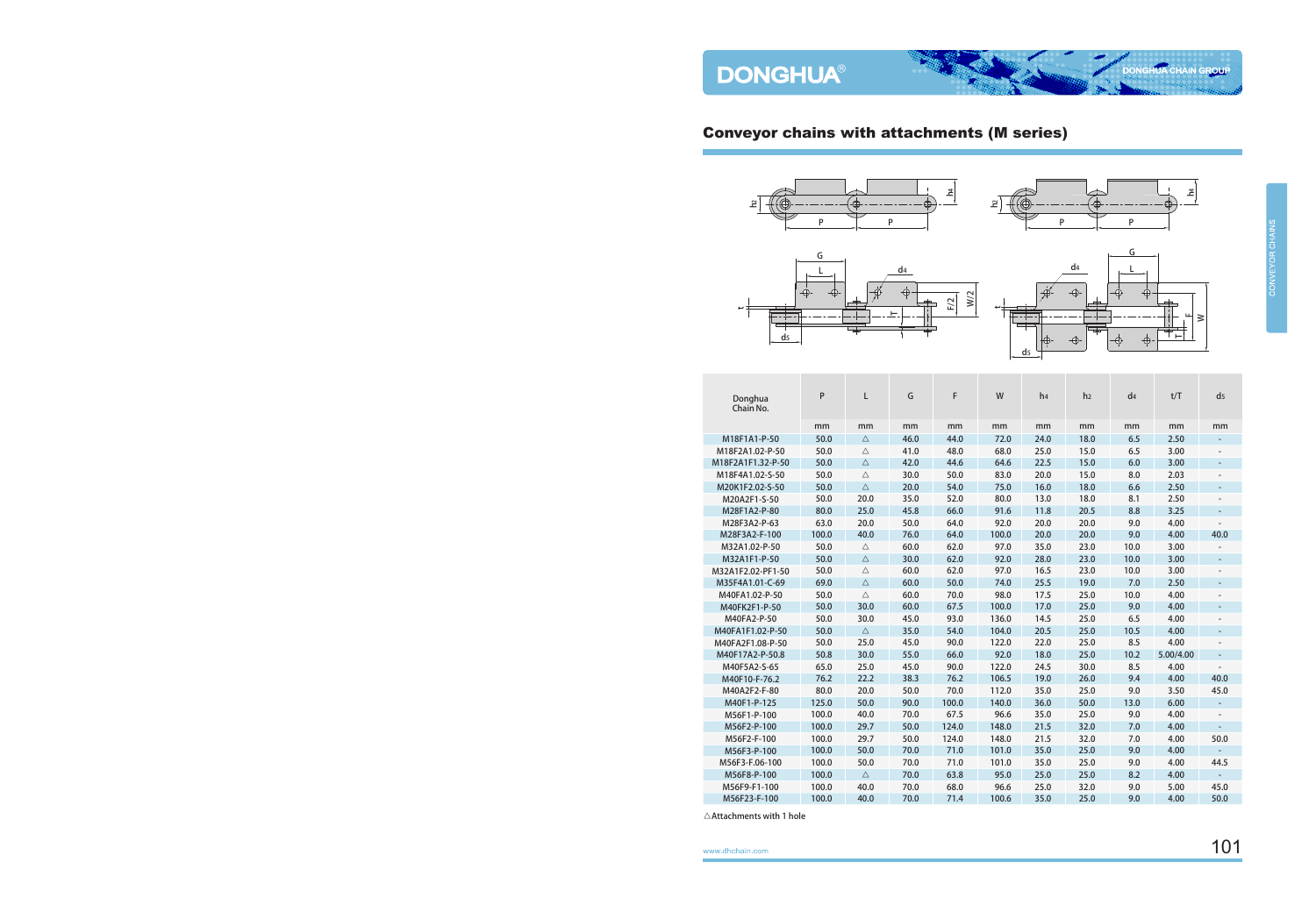

 $d_1$  d<sub>2</sub>







| Donghua<br>Chain No. | Pitch | Roller<br>diameter    | Width<br>between<br>inner plates | Pin<br>diameter       |          | Pin<br>length            | Ultimate<br>tensile<br>strength | Average<br>tensile<br>strength | Weight<br>per<br>meter |
|----------------------|-------|-----------------------|----------------------------------|-----------------------|----------|--------------------------|---------------------------------|--------------------------------|------------------------|
|                      | P     | d <sub>1</sub><br>max | b <sub>1</sub><br>min            | d <sub>2</sub><br>max | L<br>max | Lc<br>max                | $Q$ <sub>min</sub>              | Q <sub>0</sub>                 | q                      |
|                      | mm    | mm                    | mm                               | mm                    | mm       | mm                       | kN/lbf                          | kN                             | kg/m                   |
| M56A2-P-125          | 125.0 | 42.0                  | 24.0                             | 10.00                 | 46.0     | 49.5                     | 56.0/12727                      | 61.0                           | 5.24                   |
| M75-P100             | 100.0 | 38.0                  | 18.9                             | 9.53                  | 40.4     | 44.7                     | 75.0/17045                      | 83.0                           | 4.85                   |
| M75-P100F1           | 100.0 | 38.0                  | 18.9                             | 9.53                  | 38.4     | 42.7                     | 75.0/17045                      | 83.0                           | 4.01                   |
| M75-P100F3           | 100.0 | 28.5                  | 23.9                             | 11.10                 | 46.3     | 50.3                     | 75.0/17045                      | 83.0                           | 4.53                   |
| M75F4-P-100          | 100.0 | 38.0                  | 18.9                             | 9.53                  | 40.4     | 44.7                     | 75.0/17045                      | 83.0                           | 4.62                   |
| M75-PF1-100          | 100.0 | 19.1                  | 18.9                             | 9.53                  | 40.4     | 44.7                     | 75.0/16872                      | 75.0                           | 3.43                   |
| M80K1F1-P-100        | 100.0 | 50.0                  | 28.0                             | 12.00                 | 55.0     | 58.5                     | 80.0/18000                      | 88.0                           | 9.10                   |
| *M80K2F1-B-100       | 100.0 | 18.0                  | 28.0                             | 12.00                 | 55.0     | 58.5                     | 80.0/18000                      | 88.0                           | 5.94                   |
| *M80F5K1-B-100       | 100.0 | 18.0                  | 28.0                             | 12.00                 | 55.0     | 58.5                     | 80.0/18000                      | 88.0                           | 5.45                   |
| M80A2F1-F-160        | 160.0 | 50.0                  | 29.0                             | 12.00                 | 65.0     | $\overline{\phantom{a}}$ | 80.0/18000                      | 88.0                           | 7.45                   |
| M112F5K2-P-100       | 100.0 | 36.0                  | 37.0                             | 16.00                 | 69.0     | 74.0                     | 112.0/25200                     | 123.2                          | 8.28                   |
| M112A2F18.04-P-100   | 100.0 | 60.0                  | 31.0                             | 15.00                 | 64.0     | 73.0                     | 112.0/25200                     | 123.2                          | 11.80                  |
| *M112K2F2-B-100      | 100.0 | 21.0                  | 32.0                             | 15.00                 | 64.5     | 69.0                     | 112.0/25200                     | 123.2                          | 7.53                   |
| M112F16K1-P-125      | 125.0 | 60.0                  | 32.0                             | 15.00                 | 68.5     | 73.0                     | 112.0/25200                     | 123.2                          | 13.00                  |
| M112K2F1-S-125       | 125.0 | 30.0                  | 32.0                             | 16.00                 | 64.5     | 69.0                     | 112.0/25200                     | 123.2                          | 7.35                   |
| M112F9A2-F-180       | 180.0 | 50.0                  | 32.0                             | 15.00                 | 64.5     | 69.0                     | 160.0/35993                     | 176.0                          | 10.30                  |
| M112F3-F-200         | 200.0 | 60.0                  | 37.0                             | 16.00                 | 69.0     | 74.0                     | 112.0/25200                     | 123.2                          | 11.00                  |
| M160F1K2-P-100       | 100.0 | 36.0                  | 36.0                             | 18.00                 | 76.0     | 80.0                     | 160.0/35993                     | 176.0                          | 10.80                  |
| *M160F1K2.03-B-100   | 100.0 | 18.0                  | 36.0                             | 18.00                 | 76.0     | 80.0                     | 160.0/35993                     | 176.0                          | 9.73                   |
| M160F12K2-S-100      | 100.0 | 36.0                  | 38.0                             | 14.00                 | 76.0     | $\overline{\phantom{a}}$ | 100.0/22496                     | 110.0                          | 9.33                   |
| *M160F2-B-100        | 100.0 | 25.0                  | 37.0                             | 18.00                 | 73.3     | 83.0                     | 222.0/49940                     | 244.2                          | 11.36                  |
| M160F25K2.04-B-100   | 100.0 | 25.0                  | 37.0                             | 18.00                 | 73.3     | 79.5                     | 160.0/36364                     | 176.0                          | 10.83                  |
| M160F3K1F1-P-101.6   | 101.6 | 66.7                  | 26.0                             | 26.90                 | 58.0     | 78.5                     | 156.0/35093                     | 171.6                          | 17.37                  |
| M160A2F7-F-200       | 200.0 | 70.0                  | 37.0                             | 18.00                 | 85.0     | $\overline{\phantom{a}}$ | 181.8/40905                     | 200.0                          | 15.20                  |
| M160A2F8-F-200       | 200.0 | 85.0                  | 37.0                             | 18.00                 | 85.0     | $\equiv$                 | 181.8/40905                     | 200.0                          | 15.23                  |
| M160K2F2-S-200       | 200.0 | 36.0                  | 36.0                             | 18.00                 | 76.0     | 80.0                     | 160.0/36364                     | 176.0                          | 11.40                  |
| M160A2F8-F-200       | 200.0 | 70.0                  | 37.0                             | 18.00                 | 85.0     | $\mathcal{L}^{\pm}$      | 181.8/40905                     | 200.0                          | 15.20                  |
| M224F6A2-P-160       | 160.0 | 85.0                  | 42.0                             | 21.00                 | 87.5     | 92.5                     | 224.0/51982                     | 246.5                          | 27.56                  |
| M224F29A2-F-200      | 200.0 | 85.0                  | 43.0                             | 21.00                 | 85.0     | 91.0                     | 224.0/50909                     | 246.0                          | 21.60                  |
| M224F1K2-P-200       | 200.0 | 85.0                  | 42.0                             | 21.00                 | 95.0     | $\overline{\phantom{a}}$ | 224.0/50909                     | 246.0                          | 21.20                  |
| M315F22A2-F-400      | 400.0 | 100.0                 | 56.0                             | 25.00                 | 109.8    | 115.3                    | 315.0/70815                     | 346.5                          | 26.60                  |

\*Bush chain: d1 in the table indicates the external diameter of the bush.

 $\overline{a}$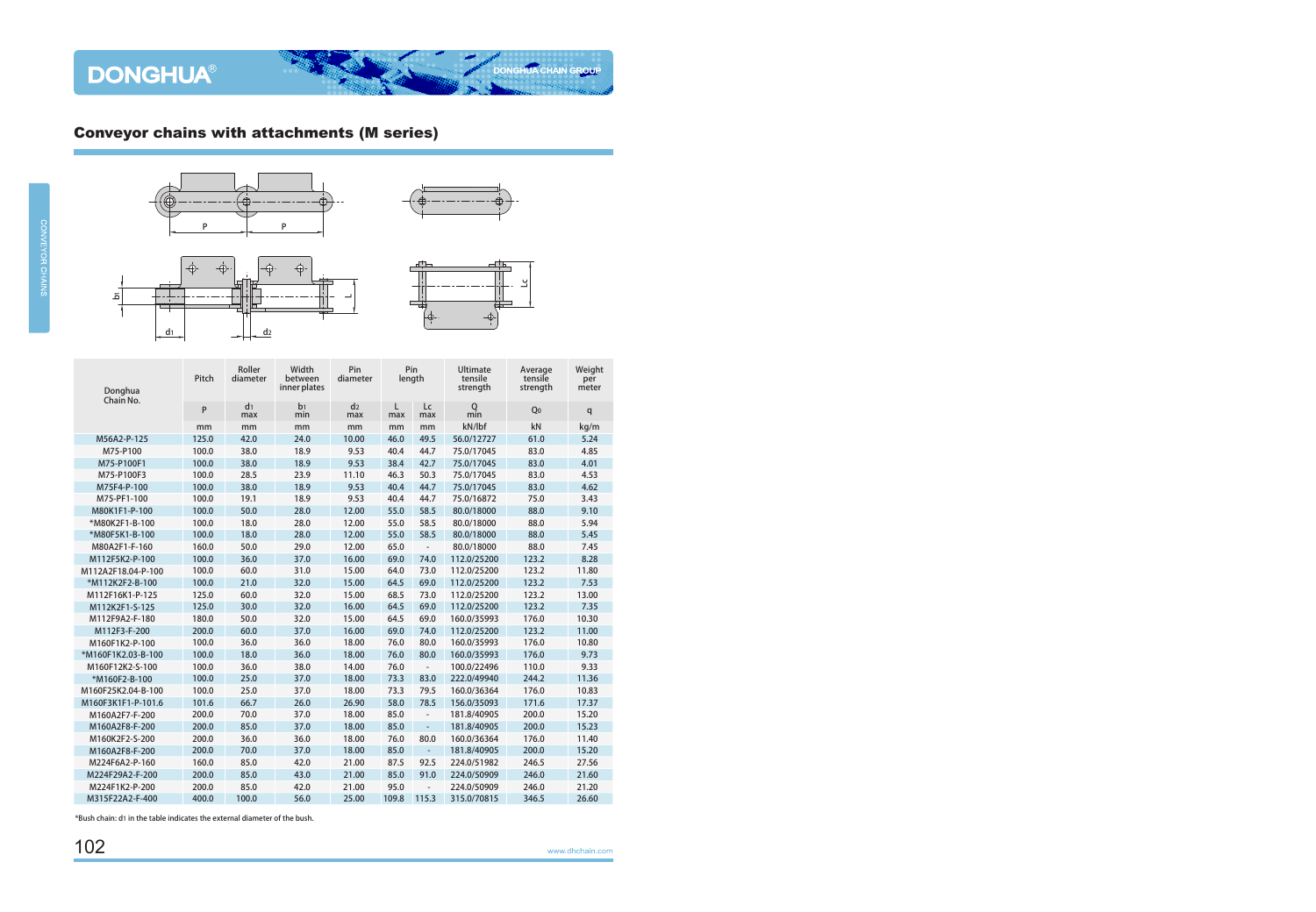





d

| Donghua<br>Chain No. | P     | L           | G     | F     | W     | h <sub>4</sub> | h <sub>2</sub> | d <sub>4</sub>     | t/T     | $\mathsf{d}$             |
|----------------------|-------|-------------|-------|-------|-------|----------------|----------------|--------------------|---------|--------------------------|
|                      | mm    | mm          | mm    | mm    | mm    | mm             | mm             | mm                 | mm      | mm                       |
| M56A2-P-125          | 125.0 | 50.0        | 75.0  | 88.0  | 128.0 | 30.0           | 30.0           | 11.0               | 4.0     |                          |
| M75-P100             | 100.0 | 40.0        | 70.0  | 64.0  | 112.0 | 24.9           | 26.0           | 9.0                | 4.0     |                          |
| M75-P100F1           | 100.0 | 40.0        | 70.0  | 64.0  | 112.0 | 24.4           | 26.0           | 9.0                | 3.5     | $\overline{\phantom{a}}$ |
| M75-P100F3           | 100.0 | 50.0        | 70.0  | 75.7  | 96.7  | 35.0           | 26.0           | 9.7                | 4.0     |                          |
| M75F4-P-100          | 100.0 | 40.0        | 70.0  | 90.0  | 112.4 | 24.9           | 26.0           | 8.5                | 4.0     | $\overline{\phantom{a}}$ |
| M75-PF1-100          | 100.0 | 40.0        | 70.0  | 64.0  | 112.0 | 24.9           | 26.0           | 9.0                | 4.0     |                          |
| M80K1F1-P-100        | 100.0 | $\triangle$ | 30.0  | 96.0  | 138.0 | 35.0           | 35.0           | 11.0               | 5.0     | $\overline{a}$           |
| *M80K2F1-B-100       | 100.0 | 70.0        | 100.0 | 96.0  | 130.0 | 35.0           | 35.0           | 11.0               | 5.0     |                          |
| *M80F5K1-B-100       | 100.0 | $\triangle$ | 60.0  | 100.0 | 156.0 | 23.2           | 35.0           | $13.0 \times 17.0$ | 5.0     |                          |
| M80A2F1-F-160        | 160.0 | 60.0        | 95.0  | 94.0  | 124.0 | 27.5           | 35.0           | 9.0                | 5.0     | 60.0                     |
| M112F5K2-P-100       | 100.0 | 35.0        | 65.0  | 98.5  | 140.0 | 40.0           | 40.0           | 14.0               | 6.0     |                          |
| M112A2F18.04-P-100   | 100.0 | 30.0        | 60.0  | 100.0 | 130.0 | 33.0           | 36.0           | 9.0                | 6.0     |                          |
| *M112K2F2-B-100      | 100.0 | 30.0        | 60.0  | 100.0 | 130.0 | 30.0           | 40.0           | 9.0                | 6.0     | $\overline{a}$           |
| M112F16K1-P-125      | 125.0 | $\triangle$ | 72.0  | 120.0 | 184.0 | 39.0           | 40.0           | 13.0               | 7.0     |                          |
| M112K2F1-S-125       | 125.0 | 80.0        | 110.0 | 85.8  | 115.8 | 35.0           | 40.0           | 13.0               | 6.0     |                          |
| M112F9A2-F-180       | 180.0 | 100.0       | 130.0 | 110.0 | 160.0 | 40.0           | 40.0           | 14.0               | 6.0     | 60.0                     |
| M112F3-F-200         | 200.0 | 90.0        | 120.0 | 102.0 | 137.5 | 40.0           | 45.0           | 11.0               | 6.0     | 75.0                     |
| M160F1K2-P-100       | 100.0 | 40.0        | 80.0  | 124.0 | 183.0 | 35.0           | 40.0           | 14.0               | 7.0     |                          |
| *M160F1K2.03-B-100   | 100.0 | 40.0        | 80.0  | 124.0 | 283.0 | 35.0           | 40.0           | 14.0               | 7.0     | $\overline{\phantom{a}}$ |
| M160F12K2-S-100      | 100.0 | 30.0        | 70.0  | 100.0 | 120.0 | 35.0           | 40.0           | 13.0               | 5.6     |                          |
| *M160F2-B-100        | 100.0 | $\triangle$ | 110.0 | 125.0 | 155.0 | 45.0           | 50.0           | 17.0               | 7.0     |                          |
| M160F25K2.04-B-100   | 100.0 | 40.0        | 80.0  | 124.0 | 180.0 | 45.0           | 50.0           | 14.0               | 7.0     |                          |
| M160F3K1F1-P-101.6   | 101.6 | $\triangle$ | 56.0  | 175.0 | 204.0 | 38.0           | 51.0           | 11.0               | 7.1/5.1 |                          |
| M160A2F7-F-200       | 200.0 | 85.0        | 115.0 | 124.0 | 170.0 | 45.0           | 51.0           | 14.0               | 7.0     | 85.0                     |
| M160A2F8-F-200       | 200.0 | 80.0        | 115.0 | 124.0 | 170.0 | 45.0           | 51.0           | 12.0               | 7.0     | 85.0                     |
| M160K2F2-S-200       | 200.0 | 100.0       | 180.0 | 103.0 | 133.0 | 45.0           | 51.0           | 9.0                | 7.0     |                          |
| M160A2F8-F-200       | 200.0 | 80.0        | 115.0 | 124.0 | 170.0 | 45.0           | 51.0           | 12.0               | 7.0     | 85.0                     |
| M224F6A2-P-160       | 160.0 | 80.0        | 125.0 | 136.0 | 182.0 | 62.0           | 72.0           | 17.0               | 8.0     |                          |
| M224F29A2-F-200      | 200.0 | 50.0        | 100.0 | 170.0 | 200.0 | 45.0           | 60.0           | 13.0               | 8.0     | 100.0                    |
| M224F1K2-P-200       | 200.0 | 80.0        | 120.0 | 128.0 | 168.0 | 40.0           | 50.0           | 14.0               | 9.0     |                          |
| M315F22A2-F-400      | 400.0 | 200.0       | 250.0 | 160.0 | 207.6 | 70.0           | 70.0           | 18.0               | 10.0    | 120.0                    |
|                      |       |             |       |       |       |                |                |                    |         |                          |

 $\triangle$ Attachments with 1 hole

\*Bush chain: d1 in the table indicates the external diameter of the bush.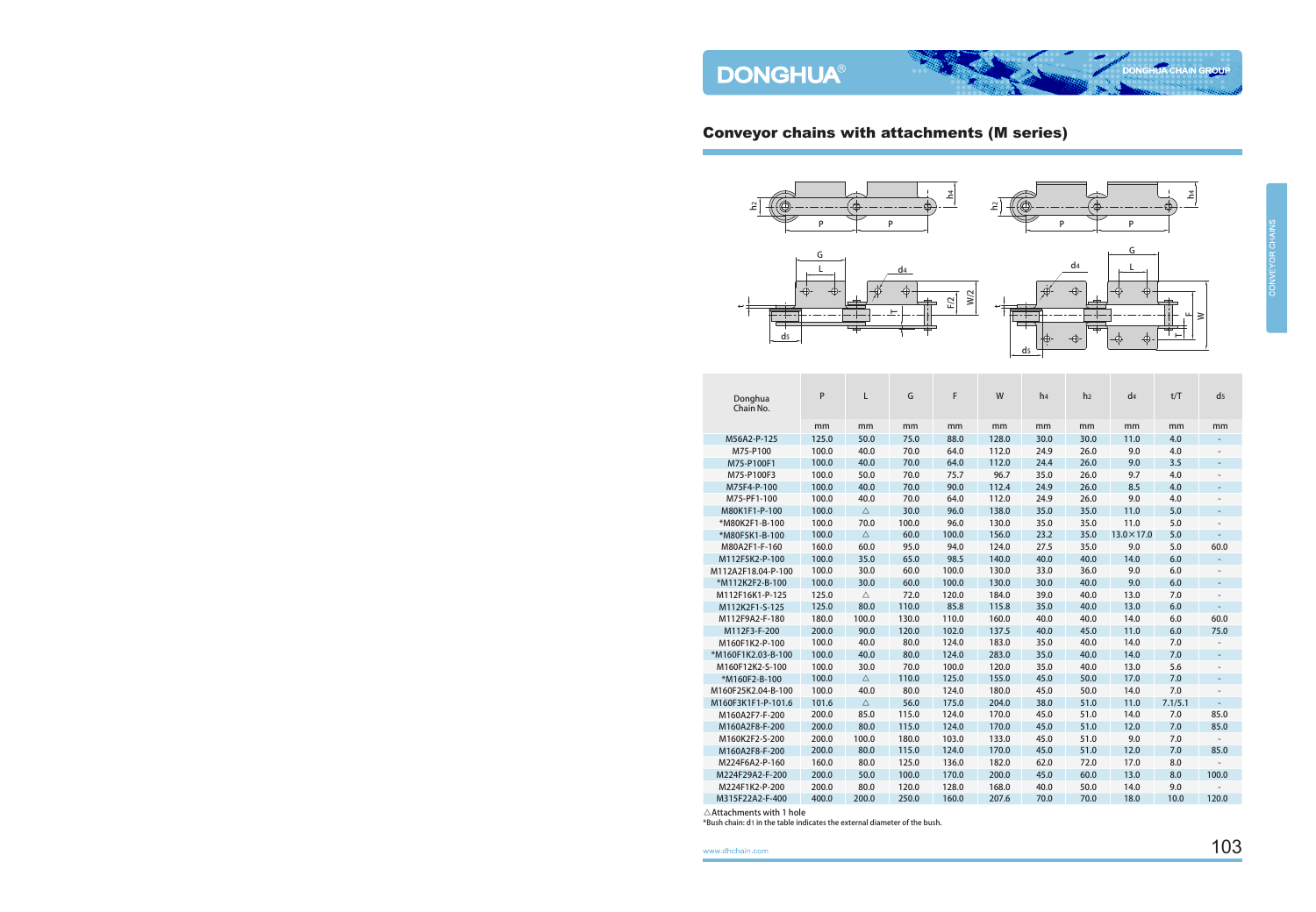





| ISO<br>Chain No. | ${\sf P}$ | $\mathsf{L}$ | G     | d4   | F    | W    | h4   |  |
|------------------|-----------|--------------|-------|------|------|------|------|--|
|                  | mm        | mm           | mm    | mm   | mm   | mm   | mm   |  |
|                  | 40.0      | $\triangle$  | 14.0  |      |      |      |      |  |
| M20              | 50.0      | $\triangle$  | 14.0  | 6.6  | 27.0 | 40.0 | 16.0 |  |
|                  | 63.0      | 20.0         | 35.0  |      |      |      |      |  |
|                  | 80.0      | 35.0         | 50.0  |      |      |      |      |  |
|                  | 50.0      | $\triangle$  | 20.0  |      |      |      |      |  |
| M28              | 63.0      | $\triangle$  | 20.0  | 9.0  | 32.0 | 47.0 | 20.0 |  |
|                  | 80.0      | 25.0         | 45.0  |      |      |      |      |  |
|                  | 100.0     | 40.0         | 60.0  |      |      |      |      |  |
| M40              | 63.0      | $\triangle$  | 31.0  |      |      |      |      |  |
|                  | 80.0      | 20.0         | 45.0  | 9.0  | 35.0 | 50.0 | 25.0 |  |
|                  | 100.0     | 40.0         | 60.0  |      |      |      |      |  |
|                  | 125.0     | 65.0         | 85.0  |      |      |      |      |  |
|                  | 63.0      | $\triangle$  | 22.0  |      | 44.0 | 61.0 |      |  |
|                  | 80.0      | $\triangle$  | 30.0  |      |      |      | 30.0 |  |
| M56              | 100.0     | 25.0         | 50.0  | 11.0 |      |      |      |  |
|                  | 125.0     | 50.0         | 75.0  |      |      |      |      |  |
|                  | 160.0     | 85.0         | 110.0 |      |      |      |      |  |
|                  | 80.0      | $\triangle$  | 30.0  |      |      |      |      |  |
|                  | 100.0     | 25.0         | 50.0  |      |      | 65.0 |      |  |
| M80              | 125.0     | 50.0         | 75.0  | 11.0 | 48.0 |      | 35.0 |  |
|                  | 160.0     | 85.0         | 110.0 |      |      |      |      |  |
|                  | 200.0     | 125.0        | 150.0 |      |      |      |      |  |

 $\triangle$ Attachments with 1 hole